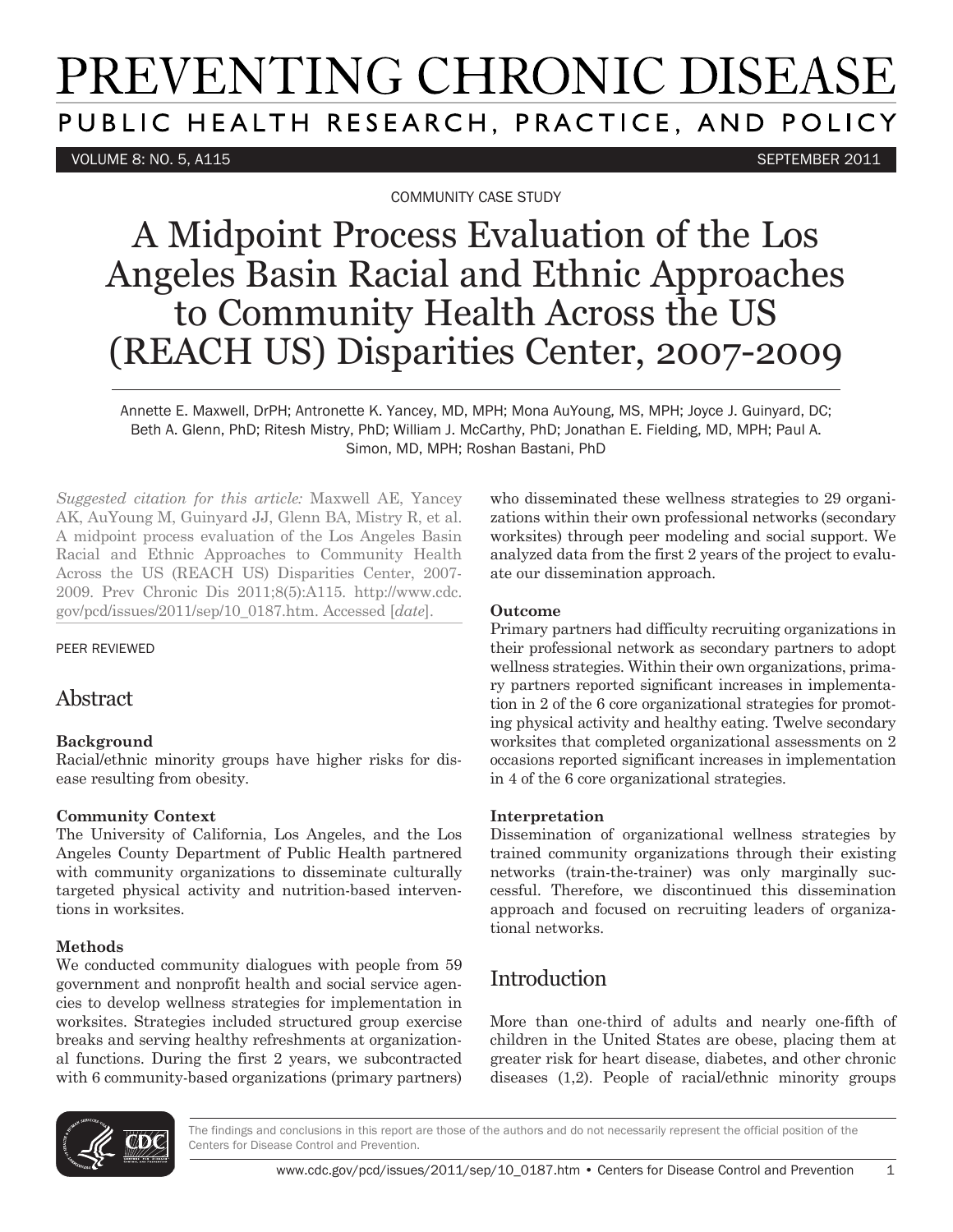experience a higher disease burden. For example, heart disease deaths among African Americans younger than 65 years (31%) is twice that of whites (15%) (3). Latinos have high rates of obesity, a major contributor to heart disease and stroke, and are increasingly likely to adopt unhealthy diets as they acculturate (4). Asians may experience chronic disease comorbidities even though they are not obese (5,6). Reasons underlying obesity-related disparities include socioeconomic, physical, and social environmental influences (eg, marketing, neighborhood characteristics, social norms, discrimination) (7).

## Community Context

 $\mathfrak{D}$ 

The Centers for Disease Control and Prevention (CDC) created Racial and Ethnic Approaches to Community Health Across the US (REACH US) (8), a national initiative to combat health disparities. REACH US supports 40 grantee partners that establish community-based programs and culturally appropriate interventions to eliminate health disparities. One of these CDC-funded partners, the Los Angeles Basin Center of Excellence in the Elimination of Health Disparities (CEED), is a collaboration of the University of California, Los Angeles (UCLA), the Los Angeles County Department of Public Health, and partnering community-based health and social service organizations. On the basis of prior work and community input (9-12), CEED decided to focus on the primary prevention of heart disease, stroke, and cancer through culturally targeted promotion of physical activity and healthy nutrition via organizational change.

Intervening at key community institutions such as worksites, churches, and schools can have a profound effect on obesity prevention, because these institutions represent contexts for engaging captive audiences to make changes in social and cultural norms, enhance awareness, build necessary skills, and make structural shifts to support desired behavior change (13). Employees spend a substantial portion of their lives in these settings. The importance of intervening in such settings is heightened for low-income populations, who generally live in obesogenic environments and have little free time and few other resources to devote to physical activity and healthy nutrition. Furthermore, norm changes initiated in these community institutions may transfer to other settings. For example, clinic workers may influence client behaviors (14) and serve as agents of positive change within their own families and social circles. The Task Force on Community Preventive Services has recommended worksite interventions that combine healthy nutrition and promotion of physical activity (15).

We describe our approach to disseminating wellness strategies at worksites in Los Angeles and Orange counties from 2007 to 2009, the first 2 years of CEED. We present results of a midpoint process evaluation that reshaped our approach to dissemination during the next 2 years.

## Methods

#### Selection of wellness strategies

With the support of a National Institutes of Health disparities grant, and before we received CEED funding, we conducted a series of community dialogues with 188 representatives of 59 different government and nonprofit health and social service organizations. We presented wellness strategies that were practice- or evidence-based to these representatives, who then identified those strategies that could realistically be implemented in their organizations during work hours (16). The 6 core organizational strategies arising from these dialogues are holding 10-minute structured group activity (the Instant Recess program [16]) breaks; having walking meetings; providing healthy refreshments at organizational meetings and functions; replacing desktop candy dishes with fruit baskets; offering healthy, competitively priced foods in vending machines, cafeterias, and from onsite food vendors; and promoting stair use by posting prompts and improving stair accessibility, visibility, and appeal. Because worksite wellness efforts have been most focused on and successful at nutrition change, we concentrated on physical activity, particularly "push" or "opt-out" strategies that made the active choice the default choice. These strategies were culturally targeted by integrating movement to music in group settings as a routine part of daily work, which is congruent culturally for women and racial/ethnic minority populations; grounding physical activity moves in culturally relevant sports and dance traditions with appropriate music; and incorporating traditional foods of various cultures in healthy nutrition suggestions (eg, fruit selected for fruit baskets, vegetable or legume dishes in recipes for potlucks).

#### Dissemination of wellness strategies

In the first 2 years of CEED, we subcontracted with 6 com-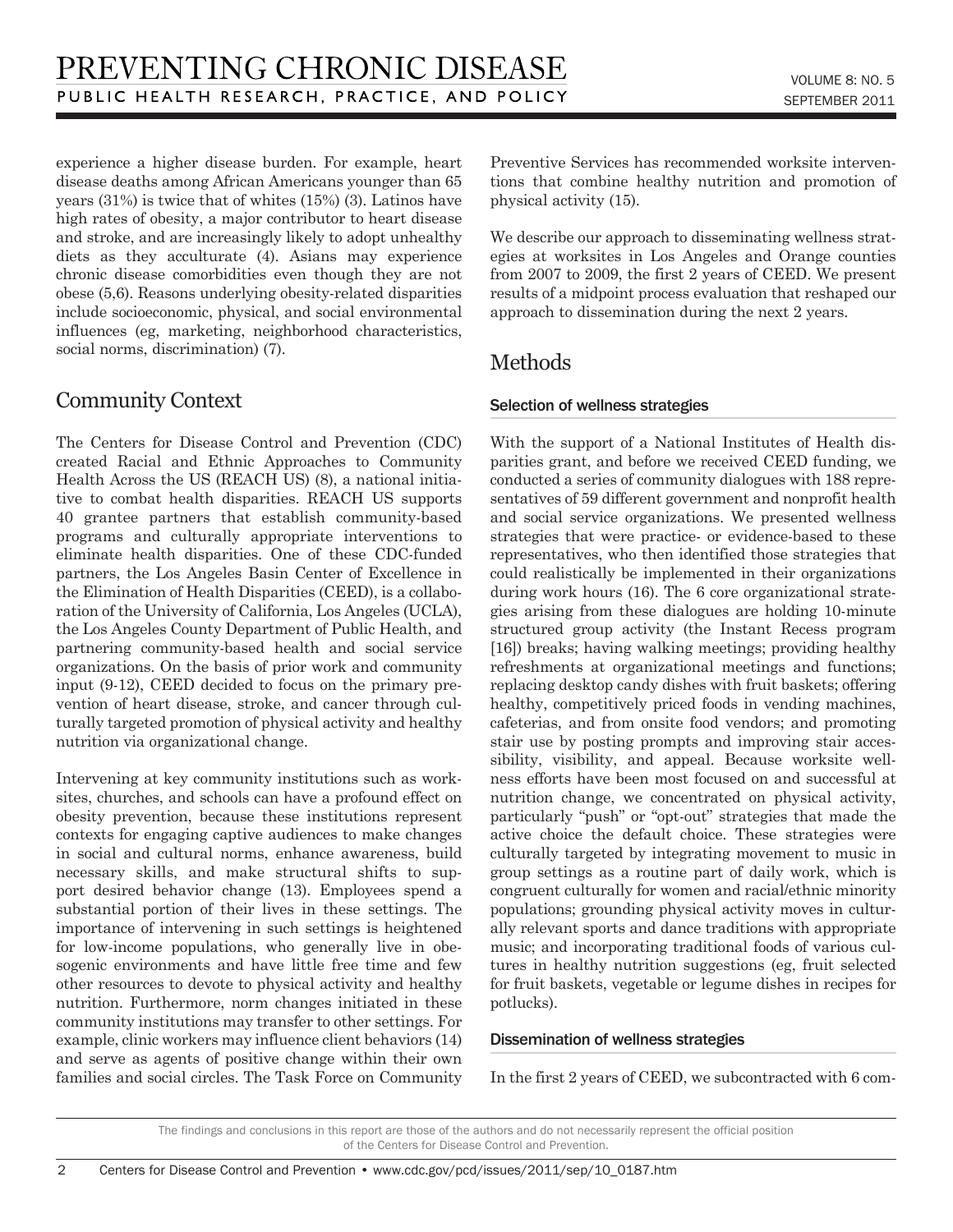munity-based health and social service organizations as primary partners, organizations with a history of successful outreach activities in the target communities. Given the racial and ethnic diversity of Los Angeles County, we partnered with organizations that served the largest local minority populations, including Latinos, African Americans, and Asians and Pacific Islanders. For this discussion, we refer to these partners as Agencies A through F. Agency A is a community health center that provides services to low-income families, particularly Asians and Pacific Islanders. Agency B empowers black women to take responsibility for their health and to advocate for changes in policies that adversely affect their health. Agency C, located in a majority-Latino neighborhood, develops and preserves affordable housing; advocates for childcare, quality education, and health care access; and promotes economic development and progressive public policy. Agency D trains Latino community health workers to be leaders in fostering wellness through provision of quality preventive services and educational programs. Agency E enables African Americans and other racial/ethnic minority groups to attain economic self-reliance, parity, power, and civil rights through advocacy activities and the provision of programs and services. Agency F addresses the needs of underserved, predominantly Latino, families by providing information at worksites that encourages healthy lifestyles and timely and appropriate use of health care services.

The number of employees at each organization ranges from fewer than 10 to approximately 300. The racial/ethnic composition of the employees reflects that of the agency's clientele. Five of the community partner organizations are in Los Angeles County and 1 is in Orange County. One of the organizations has been in existence for 85 years, and all others, between 15 and 25 years.

Primary partners received financial support and technical assistance to implement selected policy and practice changes within their own organizations and to participate in the worksite wellness assessments associated with CEED. Each primary partner also agreed to recruit and train 5 to 13 organizations (secondary partners), depending on their capacity, from their network of collaborators willing to implement selected policy and practice changes. The goal of this "train-the-trainer" model was to disseminate the 6 core organizational strategies to the larger community through diverse organizations offering peer modeling and social support. The director of each primary partner agency and the principal investigator at UCLA (A.Y.) signed a memorandum of understanding that outlined the scope of work.

UCLA staff provided technical assistance to all primary sites in person and by telephone and e-mail, including at least 2 site visits per year. Other trainings and events were made available for both primary and secondary partners, including Instant Recess trainings on how to lead and implement regular structured group activity breaks (a total of 5 trainings during the first 2 years), 1 workshop on use of evidence-based strategies, the California REACH conference, and an annual community cancer prevention symposium. In addition, designated peer leaders at each worksite attended the Program Champion training, a program designed to build skills in advancing fitness-promoting practices and policies at the workplace.

#### Coalition advisory board

A coalition advisory board comprising members from the Los Angeles County Department of Public Health, academia, and 10 community agencies was convened in the first year. The advisory board meets quarterly. Its goal is to provide oversight to CEED to assure cultural relevance, appropriateness, and responsiveness of the interventions; to support dissemination efforts; and to ensure the establishment of an authentic partnership between the community partners, UCLA, and the Los Angeles County Department of Public Health. The advisory board chose its own name (Cultivating Healthy Activities Together), identified its guiding principles, and established ground rules for meetings. Members determined that 4 central elements of community-based participatory research would shape the coalition: partnership, participation, equity, and social change.

#### Assessment tools

We asked staff at each community organization to complete a worksite wellness assessment (WWA) to identify current practice and policy support for health promotion activities before initiating any CEED activities (baseline) and again at 6 and 12 months after the organization's enrollment. The assessment tool was adapted for an earlier REACH project from the New York State Department of Health Heart Check, a validated instrument assessing organizational characteristics that support heart-healthy behaviors (nutrition, physical activity, smoking cessation, stress reduction, screening) with demonstrated sensitivity in detecting preintervention and postintervention changes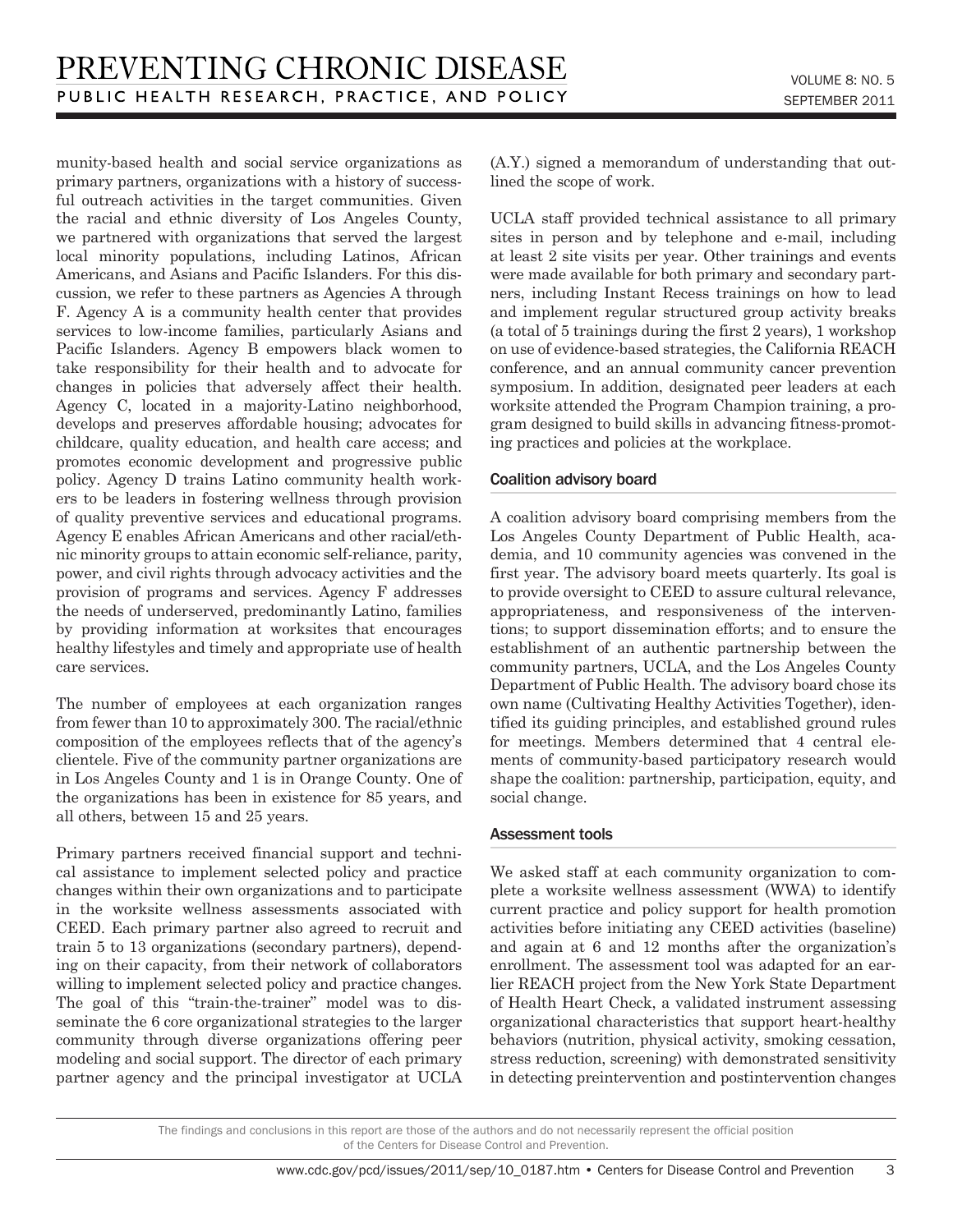(12,17-19). The adaptation process, consisting primarily of adding physical activity policy and practice items, was described in a previous article (12). The WWA assesses worksite policy and environmental factors that promote physical activity (eg, conducting activity breaks during work hours) and healthy food choices (eg having nutrientrich foods in vending machines).

Each site was asked to return 3 WWAs, to be completed by 1 representative each from upper management, middle management, and nonmanagement or line staff. We chose different levels of the organizational hierarchy to capture and compare the range of perspectives of both the decision makers and line staff. Initially, the WWA comprised a 13-page self-administered questionnaire for line staff and a 15-page questionnaire for upper management. During the first assessment period (2007 to 2008) we noticed that many assessments were only partially completed, and our community partners thought that the instruments were too long and cumbersome. Subsequently, we shortened the assessment instrument to 6 pages with the same instrument to be completed by line staff and management, and we made it available online.

UCLA staff also conducted 1 environmental audit at each primary partner organization to verify self-reported implementation of wellness strategies. Specifically, staff observed and noted the availability of drinking water and fruit baskets in common areas, contents of vending machines, and incidence of physical activity breaks during work routine. During these site visits, UCLA staff also provided technical assistance as needed.

#### Statistical analysis

Data from the WWAs were entered into a database in EpiData version 3.1 (EpiData Corporation, Odense, Denmark) and then exported to Stata version 10.0 (StataCorp LP, College Station, Texas) for analysis. Sites varied in how many respondents completed the organization-level questionnaire. Although most WWAs were completed by the same employees at baseline and follow-up, some were completed by different employees. Prevalence estimates were obtained by using Stata's survey data cross-tabulation procedure. For the comparison of baseline and follow-up data, we combined formal and informal policy changes, combined missing values with the "no" categories, and weighted the data based on the number of responses received from each organization. Thus, all worksites made an equal contribution to overall estimates of the proportion of worksites supporting specific nutrition and physical activity-related policies and practices. The significance of the difference in mean prevalence estimates between baseline and 8-month follow-up was obtained by using Stata's survey data mean procedure and Stata's postestimation Wald test to determine whether the follow-up mean was equal to the baseline mean prevalence estimate. CEED was ruled exempt from UCLA Human Subjects Protection Committee review because interventions and assessments were focused at the organizational level, not at the individual level, and UCLA's role was one of training and consultation, not direct-service delivery.

## Outcome

#### Recruiting worksites through primary community partners

The 6 primary community partner organizations agreed to recruit 41 to 53 secondary worksites during the first 2 years (Table 1). However, only 29 of the 99 secondary worksites (29%) that were contacted actually enrolled by completing at least the baseline assessment for their own worksites. Because of the lower-than-expected participation rate, primary organizations had to contact more secondary organizations than was planned. Overall, participating organizations were distributed over an area of approximately 418 square miles in Los Angeles and Orange counties. Primary sites reported the following barriers to recruitment: need to focus on current priorities rather than on creating new programs because of budget cuts and staff layoffs or turnover; inability to focus on wellness; inability to secure commitment from upper management, even with multiple lower levels in the organizational hierarchy expressing interest or enthusiasm in wellness; employee safety concerns regarding risks of injury during exercise breaks (expressed primarily by human resources personnel); and lack of financial compensation for secondary sites. In addition, by year 2 of the project, primary sites had reached a saturation point in their spheres of influence, having already approached many of the organizations in their professional network. They were less equipped to identify new sites to recruit, lowering the yield, with only 12 organizations completing at least 1 worksite wellness assessment in year 2 compared with 17 in year 1.

#### Quality of worksite wellness assessments

We compared the answers to 3 questions from the WWAs completed by members of the primary community part-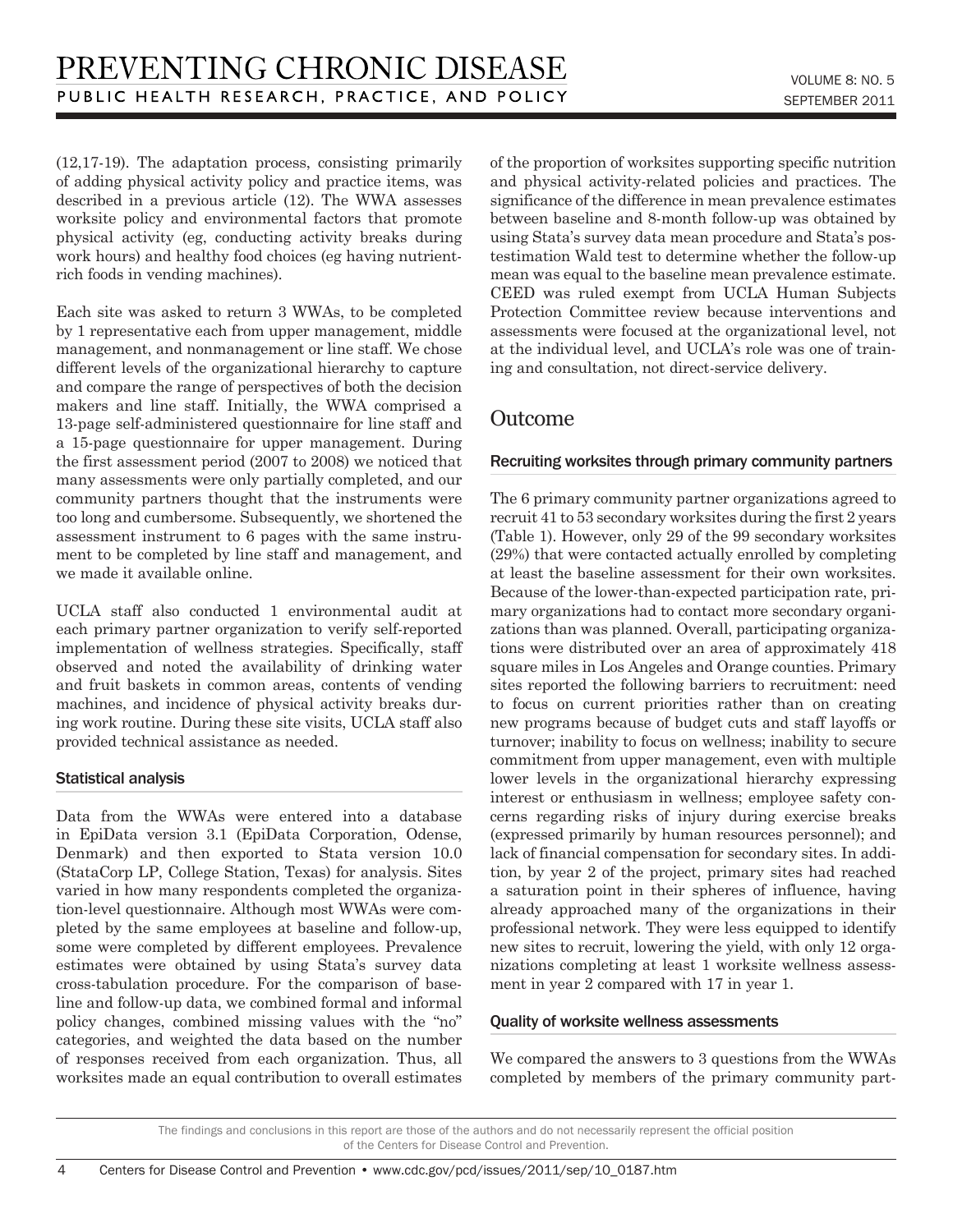ner organizations with answers to the same questions on the 8-month follow-up questionnaire and to findings from the environmental audits (Table 2). At both baseline and follow-up, several sites submitted more than the 3 completed surveys that we expected. The presence of functional water fountains, taps, or water coolers at worksites was reported consistently, and audits confirmed this information. The reporting on the presence of fruit bowls and the conduct of exercise breaks during work hours was less consistent and did not always agree with audit observations. However, organizations may have conducted exercise breaks at times other than when the audits were performed.

#### Implementation of worksite wellness strategies

Summary data from the WWAs for primary sites (Table 3) show that at baseline, the extent to which core strategies were implemented ranged from 31% (having policies regarding healthy food procurement, weighted value) to 98% (having functional water coolers, weighted value). In addition, policies regarding nutrient-rich food and beverages and food procurement were mostly described as informal rather than formal or data were missing.

For the 6 primary worksites, there were fewer missing data at follow-up than at baseline. This may be due both to more diligent completion of questionnaires and better quality control by UCLA staff. The proportion of organizations who reported "healthier" trends between baseline and follow-up significantly increased for policies regarding healthy food procurement and exercise breaks conducted during work hours. There were no changes with respect to policies regarding nutritious food and beverages at company meetings, the presence of functional water coolers, and the support of standing, stretching, or fidgeting during meetings. Decreased support reported for casual dress attire during work hours was significant.

Similar trends were observed in secondary sites (Table 4). Support of policies for nutritious food and beverages increased significantly from baseline to follow-up as did exercise breaks conducted during work hours. In addition, there was an increase in availability of functional water coolers or fountains, from 83% at baseline to 99% at follow-up (weighted values). Support decreased for casual dress attire and for standing, stretching, or fidgeting during meetings. It should be noted that only 12 out of 29 secondary sites completed follow-up WWAs, and differences between implementation of these core strategies among those secondary sites that completed WWAs at baseline and those that did not (data not shown) were significant. However, on the basis of the 6 core strategies that we assessed at baseline, we detected no systematic drop-out bias.

More primary sites reported exercise breaks during work hours at baseline than did secondary sites. This may be explained by the participation of 2 of the primary sites in a previous pilot study that promoted exercise breaks during work hours, attesting to the sustainability of this approach given adequate implementation support (16).

## Interpretation

On the basis of the findings of these process measures, we shortened the WWA and modified the protocol to have the same employee (a senior-level but not director-level manager) complete baseline and follow-up assessments in future years. Informed by the data presented in this report and discussions with our community partners, we decided to discontinue the dissemination strategy employed from 2007 to 2009. Instead of the projected participation of 41 to 53 secondary sites, we enrolled only 29 sites, which completed at least a baseline WWA. In addition, primary sites reported that it took a lot more effort than anticipated to recruit secondary sites. Furthermore, only 12 of the secondary sites completed a follow-up assessment. The 17 sites that did not complete WWAs at follow-up likely did not implement the recommended wellness strategies.

Our data do suggest, however, that participating sites were able to incorporate several of the core strategies into worksite routines, especially exercise breaks. According to Luanne Heinen, National Business Group on Health (personal communication June 15, 2010), this is noteworthy in that the typical corporate "pull" physical activity promotion strategies that rely on individual motivation (eg, onsite fitness centers, gym membership subsidies) are being abandoned as costly and ineffective by many corporations (20). There was also a significant increase in the adoption of policies (albeit mainly informal) promoting nutritious food and beverages. We will encourage our community partners to formalize these policies to ensure sustainability.

The principal investigator (A.Y.) and staff had actively promoted the centerpiece wellness strategy, the 10-minute Instant Recess break, for the past decade by using

#### 5

The findings and conclusions in this report are those of the authors and do not necessarily represent the official position of the Centers for Disease Control and Prevention.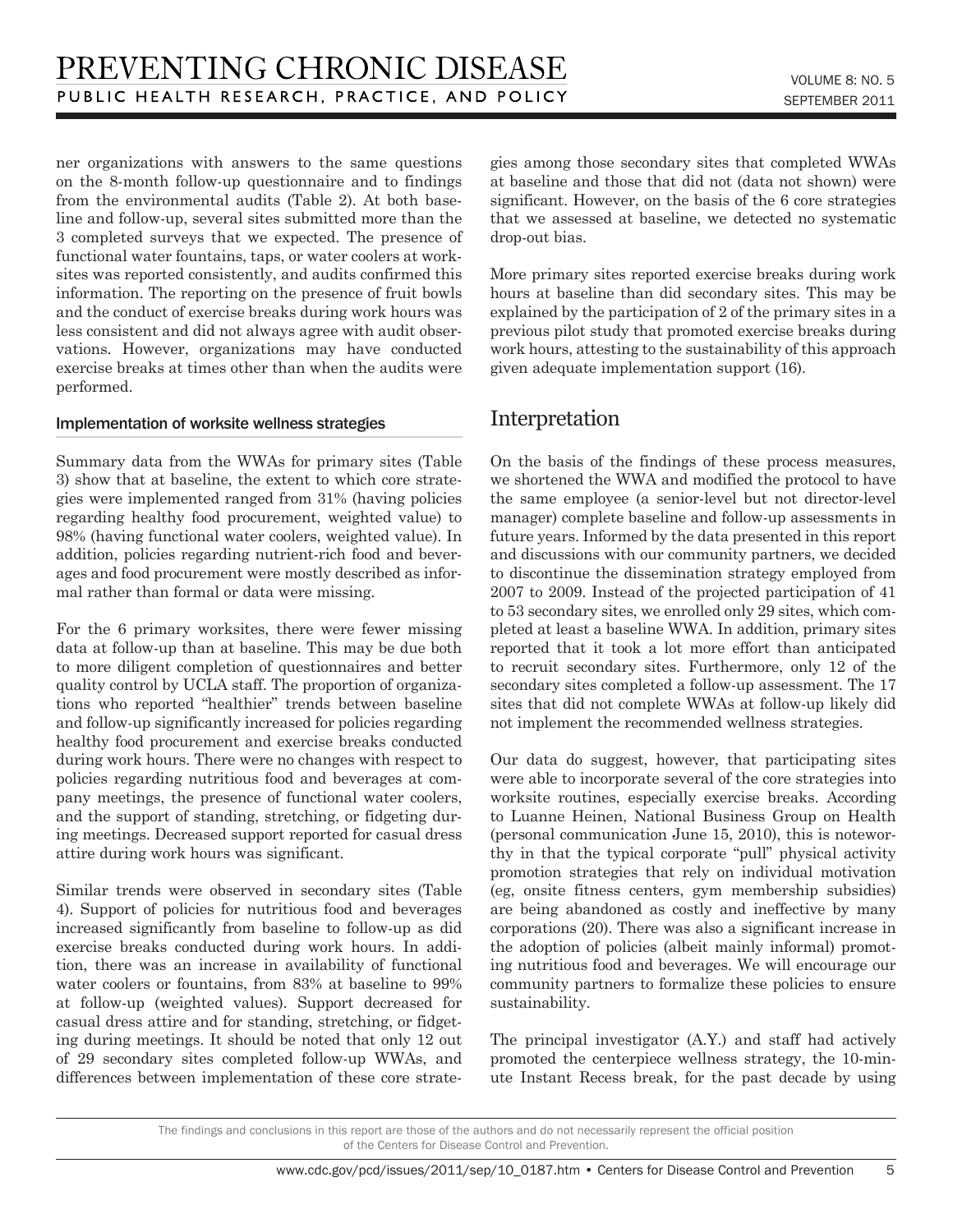accelerated funding from the CEED. They have offered workshops, mounted a website, and led recess breaks at many local and national meetings and at any type of gathering that involved sitting for long periods. As a result, many community members and leaders, researchers, and public health practitioners participated in various activity breaks that were built into the agendas of these meetings. These breaks are generally welcomed as an opportunity to relieve stress and restore energy. We have, over time, received increasing numbers of requests from organizations, networks, and public agencies for trainings, materials, and related resources to implement recess breaks. Working with these groups led to the development and adoption of a new dissemination model, the Meta-Volition Model, in which "sparkplugs" (public health leaders actively promoting fitness) engage self-identified early-adopter leaders who are connected to networks of organizations to encourage them to implement "push" organizational wellness policy and practice changes (20). On the basis of some of the findings of our midpoint evaluation, we are increasingly using the Meta-Volition Model in an attempt to extend and expand the visibility, reach, and exposure of the policies and practices promoted. We will evaluate this new dissemination approach during the remaining years of the project.

## Acknowledgments

This work was supported by cooperative agreement no. U58DP000999, Racial and Ethnic Approaches to Community Health US (REACH U.S.), from the Centers for Disease Control and Prevention.

## Author Information

Corresponding Author: Annette E. Maxwell, DrPH, UCLA Department of Cancer Prevention and Control Research, School of Public Health and Jonsson Comprehensive Cancer Center, Box 956900, A2-125 CHS, Los Angeles, CA 90095-6900. Telephone: 310-794-9282. E-mail: amaxwell@ ucla.edu

Author Affiliations: Toni (Antronette K.) Yancey, Mona AuYoung, Joyce J. Guinyard, Beth A. Glenn, Ritesh Mistry, Paul A. Simon, Roshan Bastani, William J. McCarthy, University of California, Los Angeles (UCLA), and Jonsson Comprehensive Cancer Center, Los Angeles, California; Jonathan E. Fielding, UCLA and Jonsson Comprehensive

Cancer Center, Los Angeles County Department of Public Health, Los Angeles, California.+

## References

- 1. Ogden CL, Carroll MD, Curtin LR, McDowell MA, Tabak CJ, Flegal KM. Prevalence of overweight and obesity in the United States, 1999-2004. JAMA 2006;295(13):1549-55.
- 2. Ogden CL, Carroll MD, Flegal KM. High body mass index for age among US children and adolescents, 2003-2006. JAMA 2008;299(20):2401-5.
- 3. Centers for Disease Control and Prevention. Disparities in premature deaths from heart disease — 50 states and the District of Columbia. MMWR Morb Mortal Wkly Rep 2004;53(6):121-5.
- 4. Hubert HB, Snider J, Winkleby MA. Health status, health behaviors, and acculturation factors associated with overweight and obesity in Latinos from a community and agricultural labor camp survey. Prev Med 2005;40(6):642-51.
- 5. Smith SC Jr, Clark LT, Cooper RS, Daniels SR, Kumanyika SK, Ofili MA, et al. Discovering the full spectrum of cardiovascular disease: Minority Health Summit 2003: report of the Obesity Metabolic Syndrome and Hypertension Writing Group. Circulation 2005;111(10):e134-9.
- 6. Razak F, Anand SS, Shannon H, Vuksan V, Davis B, Jacobs R, et al. Defining obesity cut points in a multiethnic population. Circulation 2007;115(16):2111-8.
- 7. Yancey AK, Bastani R, Glenn BA. Ethnic disparities in health status. In: Andersen RM, Rice TH, Kominski GF, Afifi AA, editors. Changing the US health care system: key issues in health services policy and management. 3rd edition. San Francisco (CA): Jossey-Bass; 2007:33-56.
- 8. Centers for Disease Control and Prevention. Racial and Ethnic Approaches to Community Health. http:// www.cdc.gov/reach/about.htm. Updated November 6, 2008. Accessed February 1, 2010.
- 9. Sloane DC, Diamant AL, Lewis LB, Yancey AK, Flynn G, Nascimento LM, et al. Improving the nutritional resource environment for healthy living through community-based participatory research. J Gen Intern Med 2003;18(7):568-75.
- 10. Sloane D, Nascimento L, Flynn G, Lewis L, Guinyard JJ, Galloway-Gilliam L, et al. Assessing resource environments to target prevention interventions in community chronic disease control. J Health Care Poor

The findings and conclusions in this report are those of the authors and do not necessarily represent the official position of the Centers for Disease Control and Prevention.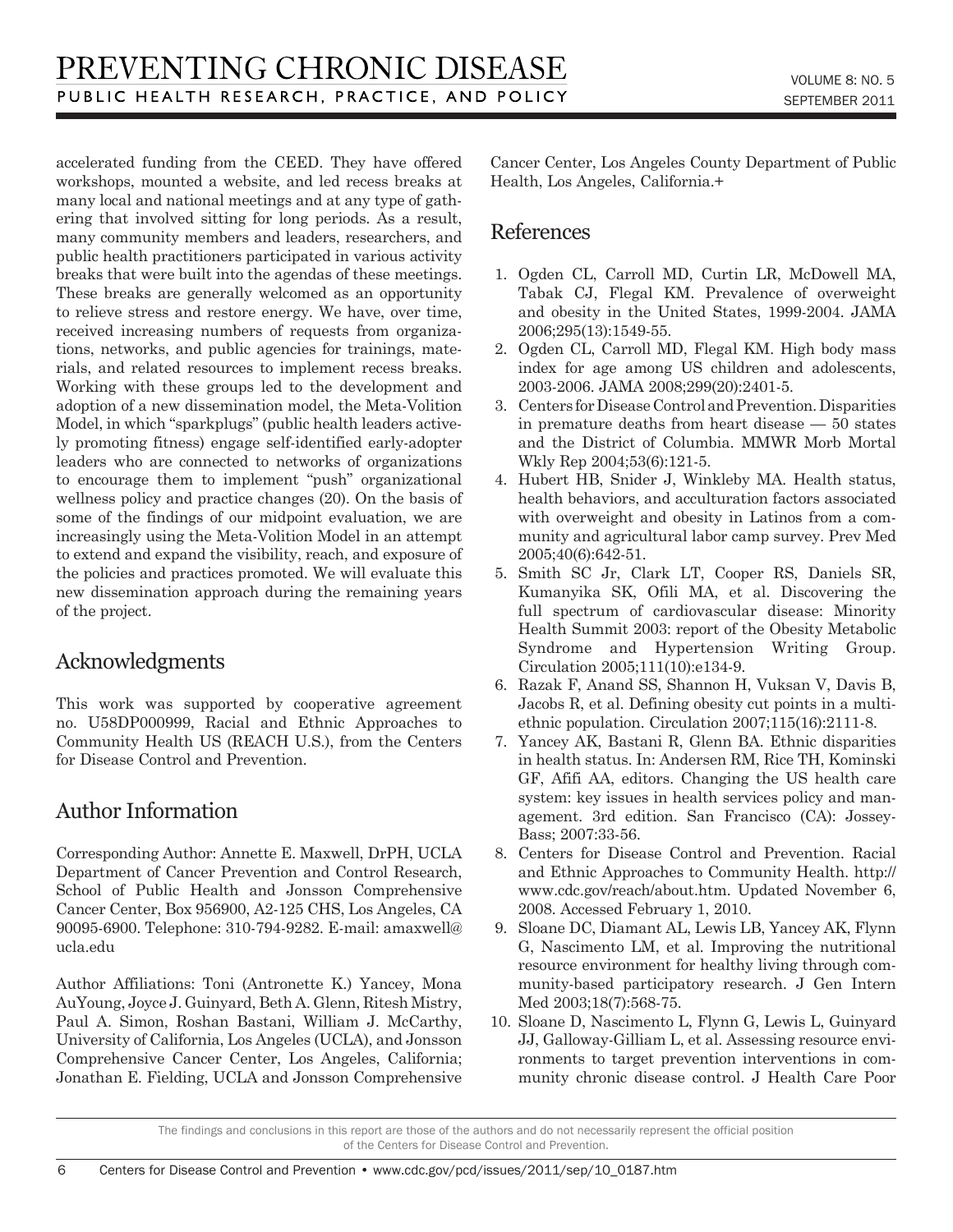$\overline{7}$ 

Underserved 2006;17(2 Suppl):146-58.

- 11. Yancey AK, Lewis LB, Sloane DC, Guinyard JJ, Diamant AL, Nascimento LM, McCarthy WJ. Leading by example: process evaluation of a local health department-community collaboration to change organizational practice to incorporate physical activity. J Public Health Manag Pract 2004;10(2):116-23.
- 12. Yancey AK, Lewis LB, Guinyard JJ, Sloan DC, Nascimento LM, Galloway-Gilliam L, et al. Putting promotion into practice: the African Americans Building a Legacy of Health organizational wellness program. Health Promot Pract 2006;7(3 Suppl):233S-46S.
- 13. Frieden TR. A framework for public health action: the health impact pyramid. Am J Public Health 2010;100(4):590-5.
- 14. Crawford PB, Gosliner W, Strode P, Samuels SE, Burnett C, Craypo L, Yancey AK. Walking the talk: Fit WIC wellness programs improve self-efficacy in pediatric obesity prevention counseling. Am J Public Health 2004;94(9):1480-5.
- 15. Centers for Disease Control and Prevention. Office of Surveillance, Epidemiology, and Laboratory Services. Guide to Community Preventive Services. http://www. thecommunityguide.org/index.html. Accessed June 16, 2011.
- 16. Yancey T. Instant Recess: Building a fit nation 10 minutes at a time. Berkeley (CA): University of California Press; 2010.
- 17. Golaszewski T, Barr D, Cochran S. An organizationbased intervention to improve support for employee heart health. Am J Health Promot 1998;13(1):26-35.
- 18. Fisher B, Golaszewski T, Barr D. Measuring worksite resources for employee heart health. Am J Health Promot 1999;13(6):325-32.
- 19. Golaszewski T, Barr D, Pronk N. Development of assessment tools to measure organizational support for employee health. Am J Health Behav 2003;27(1):43- 54.
- 20. Yancey AK. The meta-volition model: organizational leadership is the key ingredient in getting society moving, literally! Prev Med 2009;49(4):342-51.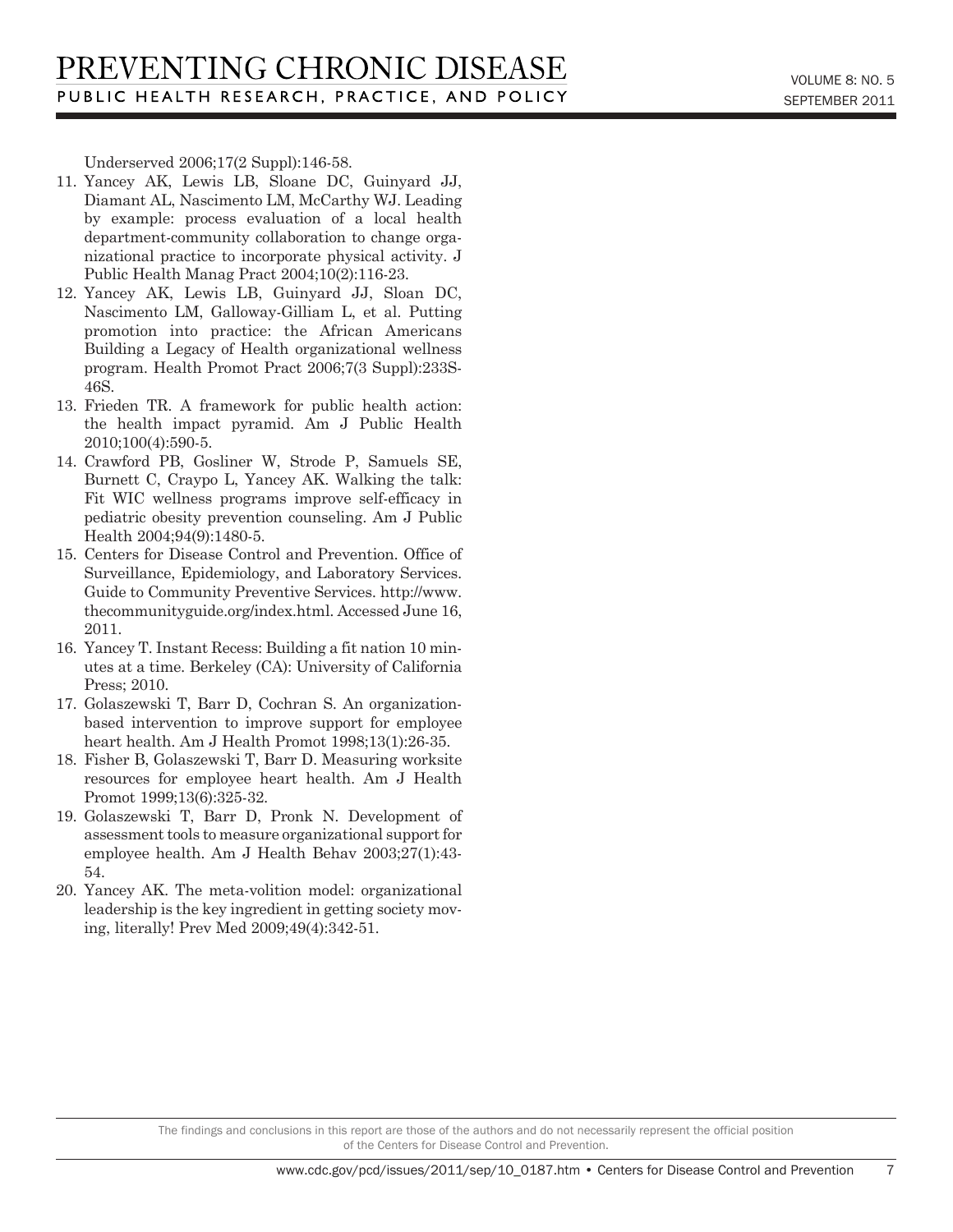## Tables

Table 1. Recruitment of Secondary Community Sites by Primary Community Partner Agencies, Los Angeles Basin Center of Excellence in the Elimination of Health Disparities, 2007-2009

| <b>Primary Community Partner</b><br><b>Agency/Fiscal Year</b> | <b>No. of Planned Secondary</b><br><b>Sites to Be Recruited</b> | <b>No. of Secondary Sites</b><br>Contacted <sup>a</sup> | <b>No. of Secondary Sites</b><br><b>Participating</b> <sup>b</sup> | % of Secondary Sites<br><b>Contacted That Participated</b> |  |  |  |
|---------------------------------------------------------------|-----------------------------------------------------------------|---------------------------------------------------------|--------------------------------------------------------------------|------------------------------------------------------------|--|--|--|
| Α                                                             |                                                                 |                                                         |                                                                    |                                                            |  |  |  |
| 2007-2008                                                     | $3-5$                                                           | 10                                                      | 2                                                                  | 20                                                         |  |  |  |
| 2008-2009                                                     | 3                                                               | 6                                                       | $\mathbf 1$                                                        | 17                                                         |  |  |  |
| Total                                                         | $6 - 8$                                                         | 16                                                      | 3                                                                  | 19                                                         |  |  |  |
| В                                                             |                                                                 |                                                         |                                                                    |                                                            |  |  |  |
| 2007-2008                                                     | $4 - 6$                                                         | $\overline{4}$                                          | 3                                                                  | 75                                                         |  |  |  |
| 2008-2009                                                     | 3                                                               | 8                                                       | $\overline{2}$                                                     | 25                                                         |  |  |  |
| Total                                                         | $7-9$                                                           | 12                                                      | 5                                                                  | 42                                                         |  |  |  |
| $\mathbf c$                                                   |                                                                 |                                                         |                                                                    |                                                            |  |  |  |
| 2007-2008                                                     | $3-5$                                                           | $\overline{7}$                                          | $\mathtt 1$                                                        | 14                                                         |  |  |  |
| 2008-2009                                                     | $\sqrt{2}$                                                      | $\sqrt{2}$                                              | $\overline{2}$                                                     | 100                                                        |  |  |  |
| Total                                                         | $5 - 7$                                                         | 9                                                       | 3                                                                  | 33                                                         |  |  |  |
| D                                                             |                                                                 |                                                         |                                                                    |                                                            |  |  |  |
| 2007-2008                                                     | $4 - 6$                                                         | 14                                                      | 3                                                                  | 21                                                         |  |  |  |
| 2008-2009                                                     | 3                                                               | 10                                                      | 4                                                                  | 40                                                         |  |  |  |
| Total                                                         | $7-9$                                                           | 24                                                      | $\overline{\mathcal{I}}$                                           | 29                                                         |  |  |  |
| Е                                                             |                                                                 |                                                         |                                                                    |                                                            |  |  |  |
| 2007-2008                                                     | $3-4$                                                           | $\mathsf 3$                                             | $\mathbf 1$                                                        | 33                                                         |  |  |  |
| 2008-2009                                                     | $\ensuremath{\mathsf{3}}$                                       | $\overline{7}$                                          | 3                                                                  | 43                                                         |  |  |  |
| Total                                                         | $6 - 7$                                                         | 10                                                      | 4                                                                  | 40                                                         |  |  |  |
| F                                                             |                                                                 |                                                         |                                                                    |                                                            |  |  |  |
| 2007-2008                                                     | $5 - 7$                                                         | 21                                                      | $\overline{\mathcal{I}}$                                           | 33                                                         |  |  |  |
| 2008-2009                                                     | $5-6$                                                           | $\overline{7}$                                          | 0                                                                  | $\mathsf O$                                                |  |  |  |
| <b>Total</b>                                                  | 10-13                                                           | 28                                                      | $\overline{7}$                                                     | 25                                                         |  |  |  |
| Subtotal year 1, 2007-2008                                    | 22-33                                                           | 59                                                      | 17                                                                 | 29                                                         |  |  |  |
| Subtotal year 2, 2008-2009                                    | 19-20                                                           | 40                                                      | 12                                                                 | 30                                                         |  |  |  |
| Total, 2007-2009                                              | 41-53                                                           | 99                                                      | 29                                                                 | 29                                                         |  |  |  |

a More secondary sites were contacted than planned because of the lower-than-expected participation rate.

**b** Completed at least 1 worksite wellness assessment.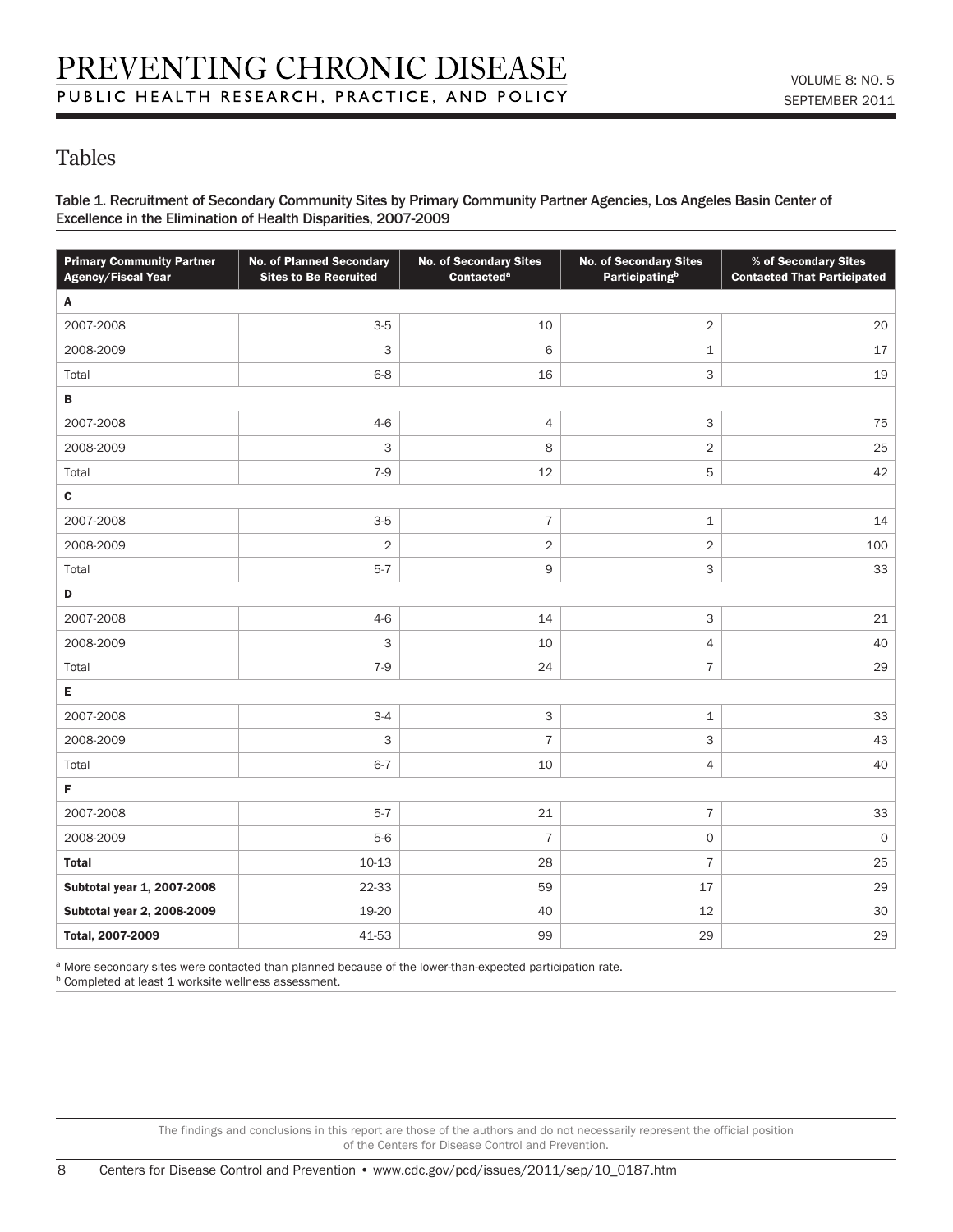#### Table 2. Comparison of Responses to 3 Questions on WWA and Environmental Audit, By Primary Community Partner Agency, Los Angeles Basin Center of Excellence in the Elimination of Health Disparities, 2007-2009

| <b>Question/Primary Partner Agency</b>                                                               | <b>Baseline WWA Response</b> | 8-Month WWA Response <sup>a</sup> | Environmental Audit <sup>b</sup> |  |  |  |
|------------------------------------------------------------------------------------------------------|------------------------------|-----------------------------------|----------------------------------|--|--|--|
| Are there functional drinking fountains, taps, or water coolers present within the worksite?         |                              |                                   |                                  |  |  |  |
| Α                                                                                                    | 3 yes, 0 no                  | 4 yes, 0 no                       | Yes                              |  |  |  |
| B                                                                                                    | 3 yes, 0 no                  | 3 yes, 0 no                       | Yes                              |  |  |  |
| C                                                                                                    | 3 yes, 0 no                  | 6 yes, 1 no                       | Yes                              |  |  |  |
| D                                                                                                    | 10 yes, 0 no                 | 7 yes, 0 no                       | Yes                              |  |  |  |
| Ε                                                                                                    | 3 yes, 0 no                  | 3 yes, 0 no                       | Yes                              |  |  |  |
| F                                                                                                    | 4 yes, 0 no                  | 3 yes, 0 no                       | Yes                              |  |  |  |
| Does your worksite provide a bowl of fresh fruit in the reception or central area?                   |                              |                                   |                                  |  |  |  |
| Α                                                                                                    | $1$ yes, $1$ no              | 1 yes, 3 no                       | No                               |  |  |  |
| B <sup>c</sup>                                                                                       | NC                           | 0 yes, 3 no                       | No                               |  |  |  |
| $C^c$                                                                                                | <b>NC</b>                    | $1$ yes, 6 no                     | Yes                              |  |  |  |
| D                                                                                                    | $1$ yes, $0$ no              | 6 yes, 1 no                       | Yes                              |  |  |  |
| $\mathsf{E}^\mathsf{c}$                                                                              | NC                           | 0 yes, 3 no                       | No                               |  |  |  |
| F                                                                                                    | 0 yes, 1 no                  | 3 yes, 0 no                       | Yes                              |  |  |  |
| Are exercise breaks conducted during meetings or at predesignated times of the workday? <sup>d</sup> |                              |                                   |                                  |  |  |  |
| Α                                                                                                    | 0 yes, 3 no                  | 0 yes, $4$ no                     | No                               |  |  |  |
| B                                                                                                    | $1$ yes, $2$ no              | 3 yes, 0 no                       | No                               |  |  |  |
| C                                                                                                    | $1$ yes, $0$ no              | 2 yes, 4 no                       | No                               |  |  |  |
| D                                                                                                    | 4 yes, 6 no                  | 5 yes, 2 no                       | No                               |  |  |  |
| Ε                                                                                                    | $1$ yes, $2$ no              | 2 yes, 1 no                       | No                               |  |  |  |
| F                                                                                                    | 3 yes, 1 no                  | $2$ yes, $0$ no                   | No                               |  |  |  |

Abbreviations: WWA, worksite wellness assessment; NC, not calculated.

a WWAs were completed 7 to 10 months after baseline, with an average of 8 months.

 $b$  Audits were conducted at the same time as the follow-up WWA  $\pm$  2 months, except for organization C.

c Responses were missing on the baseline questionnaire.

d Exercise breaks not observed during the audit may have been held at another time.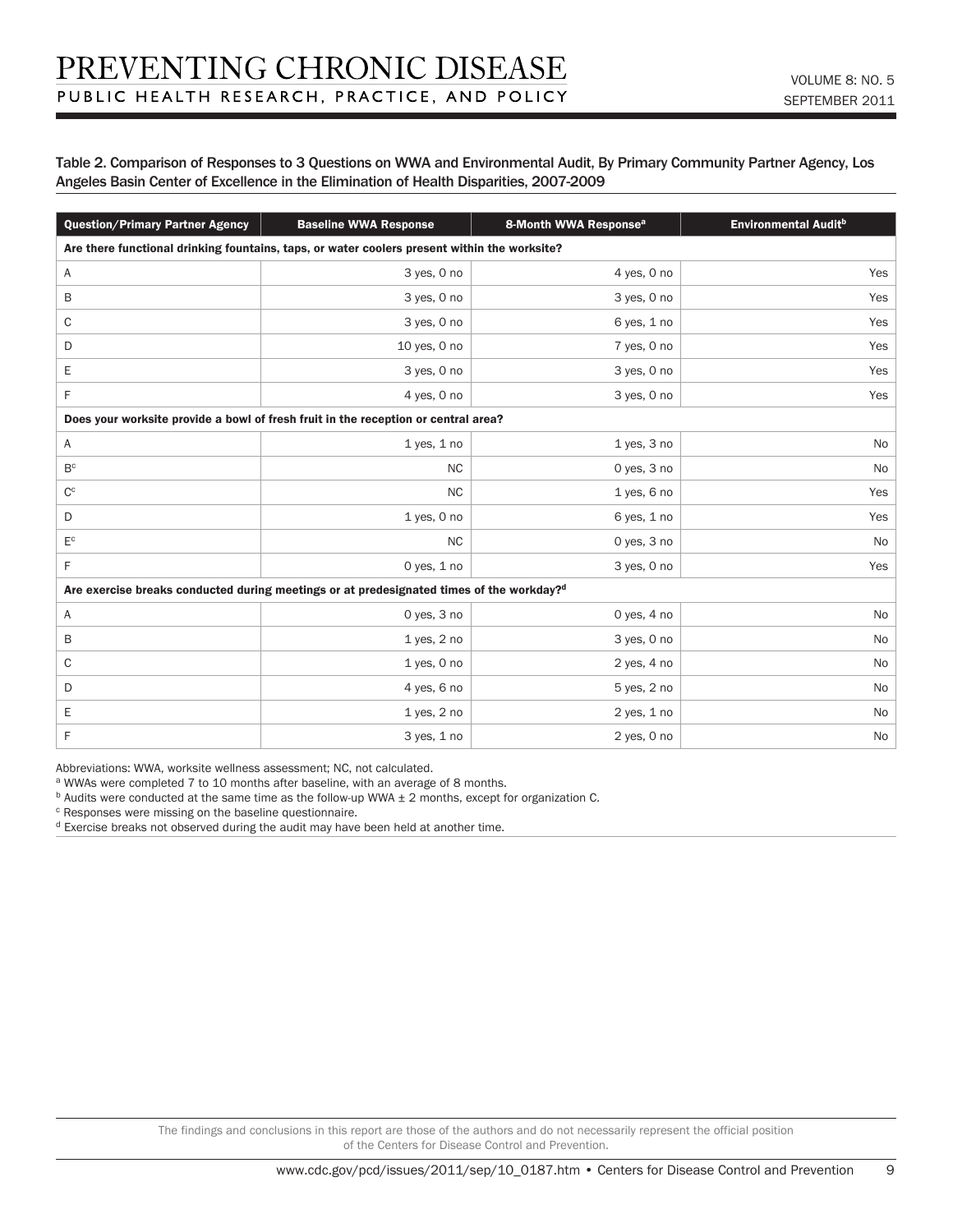#### Table 3. Responses (N = 27) to WWA at 6 Primary Community Partner Agencies, Los Angeles Basin Center of Excellence in the Elimination of Health Disparities, 2007-2009

|                                                                              | <b>Unweighted</b> |                  | Weighted <sup>a</sup> |                |                                 |  |
|------------------------------------------------------------------------------|-------------------|------------------|-----------------------|----------------|---------------------------------|--|
| <b>WWA Question/Response</b>                                                 | Baseline, n (%)   | Follow-Up, n (%) | <b>Baseline%</b>      | Follow-Up %    | % Change (P Value) <sup>b</sup> |  |
| Policies regarding nutritious food and beverages at company meetings         |                   |                  |                       |                |                                 |  |
| Informal                                                                     | 12(44)            | 14 (52)          | 60                    | 73             | $+22(.14)$                      |  |
| Formal                                                                       | 4(15)             | 4(15)            |                       |                |                                 |  |
| None                                                                         | 4(15)             | 5(19)            | 40                    | 27             | NC                              |  |
| Missing                                                                      | 7(26)             | 4(15)            |                       |                |                                 |  |
| Policies regarding healthy food procurement                                  |                   |                  |                       |                |                                 |  |
| Informal                                                                     | 5(19)             | 13 (48)          | 31                    | 61             | $+97$ (<.001)                   |  |
| Formal                                                                       | 2(7)              | 2(7)             |                       |                |                                 |  |
| None                                                                         | 3(11)             | 10(37)           | 69                    | 39             | NC.                             |  |
| Missing                                                                      | 17 (63)           | 2(7)             |                       |                |                                 |  |
| <b>Functional water coolers or fountain</b>                                  |                   |                  |                       |                |                                 |  |
| Yes                                                                          | 26 (96)           | 26 (96)          | 98                    | 98             | 0(.87)                          |  |
| No                                                                           | O(0)              | 1(4)             | 2                     | $\overline{2}$ | NC.                             |  |
| Missing                                                                      | 1(4)              | 0(0)             |                       |                |                                 |  |
| Casual dress attire supported during work hours                              |                   |                  |                       |                |                                 |  |
| Yes                                                                          | 15 (56)           | 10(37)           | 60                    | 39             | $-35(.04)$                      |  |
| No                                                                           | 11(41)            | 12(44)           | 40                    | 61             | NC                              |  |
| Missing                                                                      | 1(4)              | 5(19)            |                       |                |                                 |  |
| Standing, stretching, or fidgeting supported during meetings                 |                   |                  |                       |                |                                 |  |
| Yes                                                                          | 18 (67)           | 17 (63)          | 72                    | 67             | $-7(.56)$                       |  |
| No                                                                           | 7(26)             | 8(30)            | 28                    | 33             | <b>NC</b>                       |  |
| Missing                                                                      | 2(7)              | 2(7)             |                       |                |                                 |  |
| Exercise breaks conducted during meetings or predesignated times of work day |                   |                  |                       |                |                                 |  |
| Yes                                                                          | 10(37)            | 17(63)           | 35                    | 56             | $+60(.01)$                      |  |
| <b>No</b>                                                                    | 14 (52)           | 8(30)            | 65                    | 46             | ${\sf NC}$                      |  |
| Missing                                                                      | 3(11)             | 2(7)             |                       |                |                                 |  |

Abbreviation: WWA, worksite wellness assessment; NC, not calculated.

a For analyses, data were weighted, and response categories were dichotomized as "% yes" (informal and formal) and "% no" (none, no, and missing).

b Percentage change of desirable behavior from baseline to follow-up (Wald test).